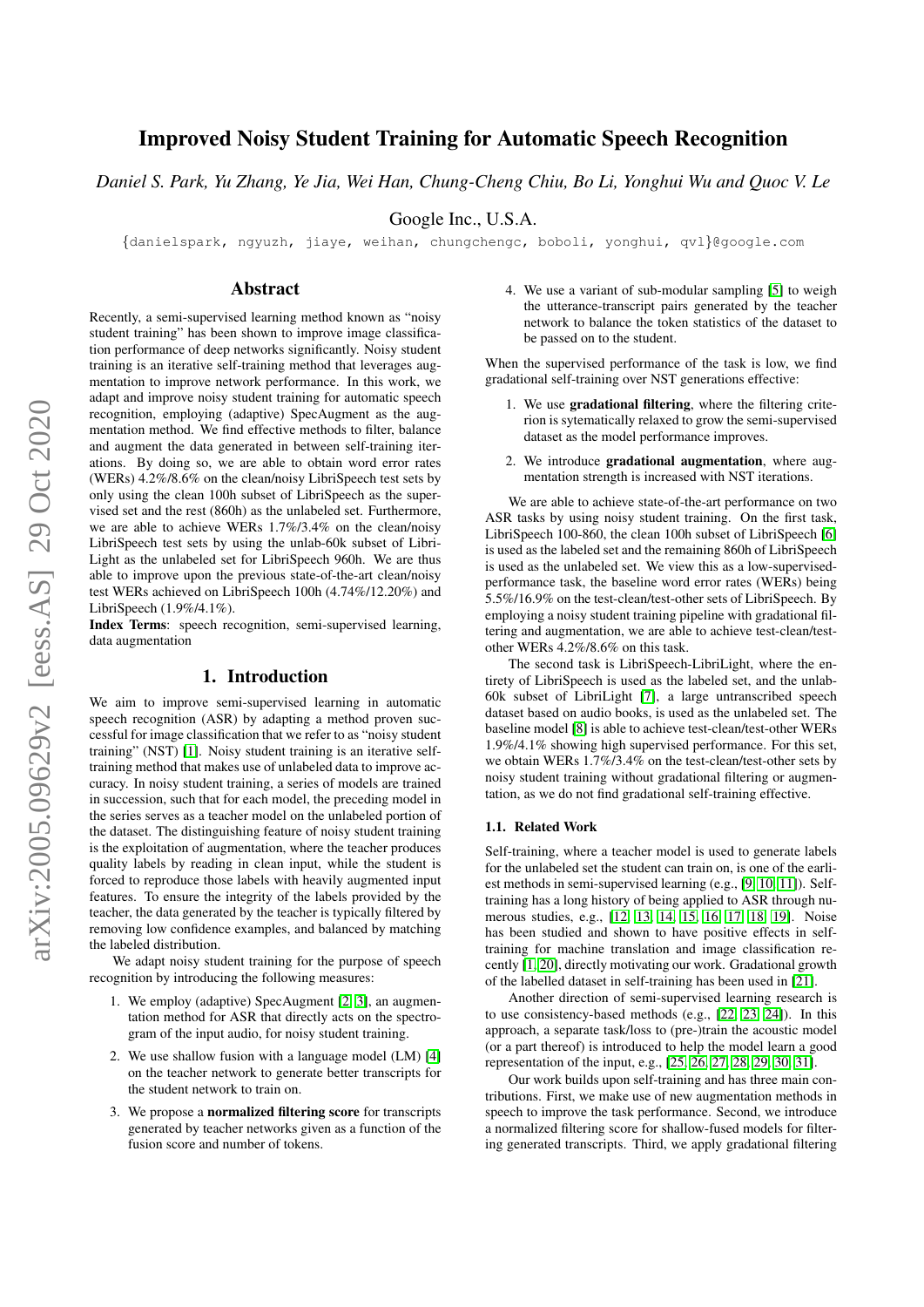where the filtering criterion for unlabeled data used for training is systematically relaxed with the self-training iterations.

## 2. Noisy Student Training for ASR

<span id="page-1-0"></span>The NST algorithm we propose assumes a labeled set  $S$ , an unlabeled set  $\bar{U}$  and a fixed LM trained on a separate text corpus. Then, NST generates a series of ASR models as follows:

- 1. Train  $M_0$  on S with SpecAugment. Set  $M = M_0$ .
- 2. Fuse M with LM and measure performance.
- 3. Generate labeled dataset  $M(U)$  with fused model.
- 4. Filter generated data  $M(U)$  to obtain  $f(M(U))$ .
- 5. Balance filtered data  $f(M(U))$  to obtain  $b \cdot f(M(U))$ .
- 6. Mix dataset  $b \cdot f(M(U))$  and S. Use mixed dataset to train new model  $M'$  with SpecAugment.
- 7. Set  $M = M'$  and go to 2.

We denote each cycle of the noisy student training a generation. We denote the filtered and balanced dataset  $b \cdot f(M(U))$  the "semi-supervised portion" of the training set. We now elaborate on the details of the presented components.

SpecAugment: We use SpecAugment [\[2\]](#page-4-1) to augment the input data at each step of NST. We employ adaptive time masking [\[3\]](#page-4-2), where the size of the time masks scales linearly with the length of the input utterance, depending on the task.

Language Model Fusion: To produce better transcripts for the student, we shallow-fuse [\[4\]](#page-4-3) the teacher networks with an LM trained on a fixed text corpus. We introduce a coverage penalty term  $[32]$  in the fusion score with parameter  $c$  for LAS models [\[33\]](#page-4-32), while we use a constant non-blank reward  $\rho$  to shift the logits produced by the LM for RNN-T [\[34\]](#page-4-33) networks [\[35,](#page-4-34) [36\]](#page-4-35). These parameters are tuned at each generation via grid search to minimize the dev-set WERs. The transcripts of the unlabeled set are generated from the fused model using beam search.

Filtering: Given that the generated transcripts were found based on a fusion score that does not have an interpretation as a log-probability, it is unclear what to use to judge the quality of the transcripts generated by a teacher network.

We introduce a filtering score given as a function of the shallow fusion score S and the token length  $\ell$  of a transcript generated by the fused teacher model. The normalized filtering score is defined to be

$$
s(S, \ell) = (S - \mu \ell - \beta) / (\sigma \sqrt{\ell}), \qquad (1)
$$

with parameters  $\mu$ ,  $\beta$  and  $\sigma$  fit on the dev-set.  $\mu$ ,  $\beta$  are fit via linear regression on the value pairs  $(\ell_i, S_i)$  of the transcripts generated from the dev-set utterances.  $\sigma$  is obtained by computing the standard deviation of  $(S_i - \mu \ell_i - \beta)/\sqrt{\ell_i}$ . These parameters are fit for each new generation of teacher models.

Using this score, we filter the transcript-utterance pairs generated by the trained models in a gradational manner, i.e., we lower the filtering cutoff  $s_{\text{cutoff}}$  for which only the utterances with scores  $s(S, \ell) > s_{\text{cutoff}}$  are kept, as the self-training cycle is iterated. This strategy is expected to work best when the teacher model becomes markedly better with NST iterations.

Balancing: The distribution of tokens of the transcripts of the generated set  $f(M(U))$  can differ significantly from that of the supervised training set distribution. We may choose to weigh the samples in the newly generated dataset to bridge this gap.

We use sub-modular sampling [\[5\]](#page-4-4) with the "cost-benefit score" to balance the dataset. Sub-modular sampling is a

method that samples (with replacement) a set of sentences from a sentence pool so that the token distribution of the sampled set is close to a target distribution. This is done by optimizing the KL divergence between the token distributions of the sampled set and the target distribution in a greedy way, where sentences are collected by batches of size  $B$ . Each batch is chosen from the pool of sentences by selecting the top- $B$  sentences in terms of cost-benefit, i.e., the decrease in KL divergence by adding that sentence to the current set of sampled transcripts, divided by its number of tokens. After a batch of samples have been collected and added to the sampled set, the KL divergence between the token distribution of assembled sentences and the target distribution is computed, and the process is iterated.

We impose additional constraints on this algorithm by capping the sampling multiplicity of a sentence by 2 and requiring the total number of tokens in the sampled set to be bounded below by the total number of tokens in the supervised set. Furthermore, we take the batch size to be a tenth of the filtered dataset. We optimize the KL divergence with these restrictions to obtain the balanced set  $b \cdot f(M(U))$  from  $f(M(U))$ .

**Mixing:** We combine  $b \cdot f(M(U))$  with the supervised dataset  $S$  for training using two different methods of mixing. In batchwise mixing, we fix the ratio between supervised and semisupervised samples in each training batch. In non-batch-wise mixing, data is uniformly sampled from both datasets.

## 3. Experiments

# <span id="page-1-1"></span>3.1. LibriSpeech 100-860

LibriSpeech 100-860 is a semi-supervised task where the clean 100h subset of LibriSpeech [\[6\]](#page-4-5) is taken to be the supervised set, while the remaining 860h of audio is taken to be the unlabeled set. The unlabeled audio consists of 360h of clean data and 500h of noisy data. We tokenize the transcripts using a WPM model [\[37\]](#page-4-36) with vocabulary size 16k constructed from the clean 100h subset transcripts. We use 80-dimensional filter bank coefficients with delta and delta-delta acceleration as the input features. We use the model denoted LAS-6-1280 in [\[2\]](#page-4-1) (see also [\[38\]](#page-4-37)) as our acoustic model, which is a Listen, Attend and Spell network [\[33\]](#page-4-32) with a bi-directional LSTM encoder.

We train 6 generations of models numbered 0 to 5, where we count the baseline model trained with the supervised set as the zeroth generation. Each generation is trained with peak Adam learning rate of 0.001 and batch size of 512 on 32 Google Cloud TPU chips for 10 days. The checkpoint to be used for LM fusion is chosen based on its dev-set WER. The choices made for the components of NST are as follows:

SpecAugment: For generation 0, we use two frequency masks with mask parameter  $(F)$  27, two time masks with mask parameter  $(T)$  40, and time warping with warp parameter  $(W)$  40 [\[2\]](#page-4-1). At generations 2 and 4, we re-tuned the time mask parameter T on a proxy task (with model LAS-4-1024 and schedule LB from [\[2\]](#page-4-1)). The time masking parameter used for generations 0 and 1, 2 and 3, 4 and 5 were set to 40, 80 and 100, respectively. LM: We use a 3-layer LSTM language model with width 4096 trained on the LibriSpeech LM corpus tokenized with the 16k WPM. The LM has word-level perplexity 63.9 on the dev-set.

Filtering: We apply gradational filtering from generation 1 to 5 with cutoffs, 1, 0.5, 0,  $-1$  and  $-\infty$ . We apply filtering separately to the clean-360h and other-500h audio, i.e., the scoring coefficients are fit separately on dev-clean and dev-other, and applied to clean-360h and other-500h respectively.

Other: Neither balancing or batch-wise mixing is used.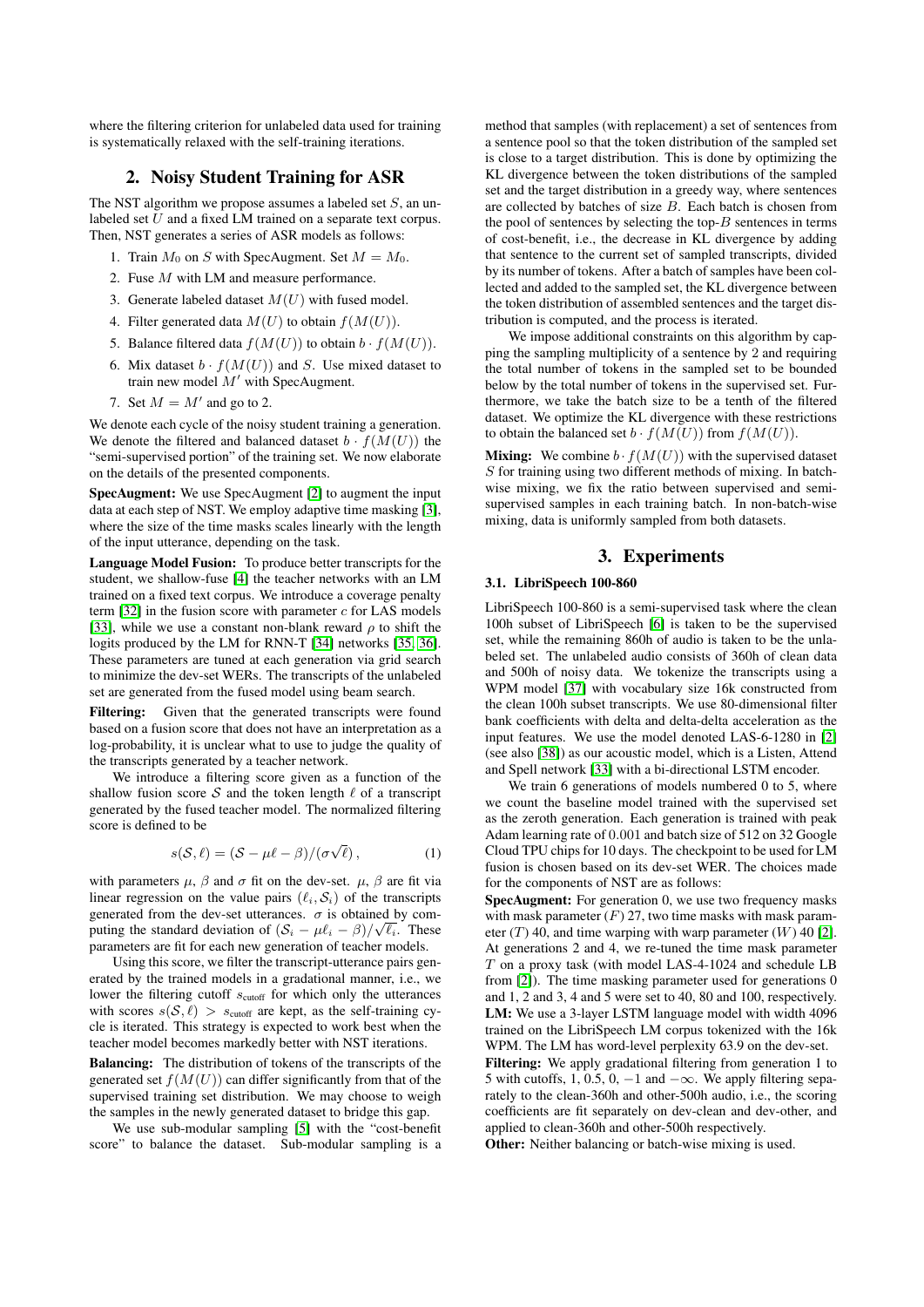The performance of the fused models through the generations are plotted in figure [1.](#page-2-0) Our best trained model is the generation-4 model. We compare the performance of our baseline model, as well as the generation-4 model before and after LM fusion, against other results in the literature in table [1.](#page-2-1)

Table 1: *LibriSpeech 100h WERs (%).*

<span id="page-2-1"></span>

| Method                                | Dev   |       | <b>Test</b> |       |
|---------------------------------------|-------|-------|-------------|-------|
|                                       | clean | other | clean       | other |
| <b>Supervised</b>                     |       |       |             |       |
| Lüscher et al., (2019) [39]           | 5.0   | 19.5  | 5.8         | 18.6  |
| Kahn et al., (2019) [16]              | 7.78  | 28.15 | 8.06        | 30.44 |
| Hsu et al., (2019) [19]               | 14.00 | 37.02 | 14.85       | 39.95 |
| Ling et al., (2019) [31]              |       |       | 6.10        | 17.43 |
| Semi-supervised (w/ LibriSpeech 860h) |       |       |             |       |
| Kahn et al., (2019) [16]              | 5.41  | 18.95 | 5.79        | 20.11 |
| Hsu et al., (2019) [19]               | 5.39  | 14.89 | 5.78        | 16.27 |
| Ling et al., (2019) [31]              |       |       | 4.74        | 12.20 |
| <b>This Work</b>                      |       |       |             |       |
| Baseline (LAS + SpecAugment)          | 5.3   | 16.5  | 5.5         | 16.9  |
| + NST before LM Fusion                | 4.3   | 9.7   | 4.5         | 9.5   |
| + NST with LM Fusion                  | 3.9   | 8.8   | 4.2         | 8.6   |

### 3.2. LibriSpeech-LibriLight

The entire LibriSpeech [\[6\]](#page-4-5) training set is used as the supervised training set of this task, while the "unlab-60k" subset of Libri-Light [\[7\]](#page-4-6), an unlabeled audio dataset derived from audio books, is used as the unlabeled set. We do not use the "duplicate" set, nor any supervised subset of LibriLight. We segment the audio using a maximum expected segmentation length of 36 seconds, but filter further down to choose segments that have less than 22 seconds of audio. This results in producing approximately a million utterances. The transcripts of the supervised set are tokenized using a WPM model with vocabulary size 1k constructed from the LibriSpeech training set transcripts.

<span id="page-2-0"></span>

Figure 1: *WERs (%) plotted against training generation.*

We use 80-dimensional filter bank coefficients of the utterances as single-channel input features. We use a family of ContextNets [\[8\]](#page-4-7), which are RNN-T models [\[34\]](#page-4-33) with deep CNN encoders, for this task. We use  $CN-w$  to denote a model with a 23-convolutional-block encoder and 2-layer decoder with cell size 1280 and width scaling factor  $w$  studied in [\[8\]](#page-4-7).

Five generations of models numbered 0 to 4, are trained, where the baseline model is taken to be the generation-zero model. The baseline ContextNet model has the same encoder as CN-2, but has a one-layer RNN decoder with dimension 640. Meanwhile, CN- $w$  with  $w=1.25$ , 1.75, 2.25 and 2.5 have been set to be the ASR model from generation 1 through 4. Each generation is trained on 128 Google Cloud TPU chips for 1-3 days. The checkpoint of the model to be used for LM fusion is chosen based on the dev-set WER. The choices for the NST pipeline have been set as follows:

SpecAugment: We use SpecAugment with adaptive time mask size [\[2,](#page-4-1) [3\]](#page-4-2). We use two frequency masks with mask parameter  $(F)$  27, and ten time masks with maximum time-mask ratio  $(p_S)$ 0.05, where the maximum-size of the time mask is set to  $p<sub>S</sub>$ times the length of the utterance. Time warping is not used.

LM: We use a 3-layer LSTM LM with width 4096 trained on the LibriSpeech LM corpus with the LibriSpeech 960h transcripts added, tokenized with the 1k WPM. The LM has wordlevel perplexity 68.3 on the dev-set transcripts.

Other: We do not apply filtering, while balancing is applied with the parameters detailed in section [2.](#page-1-0) We use batchwise mixing, and gradually increase the portion of the semisupervised utterances—the ratio between the supervised and semi-supervised utterances are raised from 4:6 at generations 1, 2 to 3:7 at generation 3 to 2:8 at generation 4.

We have plotted the generational performance of the fused models in figure [1.](#page-2-0) Our best trained model is the generation-4 model whose performance is presented in table [2.](#page-2-2)

Table 2: *LibriSpeech 960h WERs (%).*

<span id="page-2-2"></span>

| Method                              | Dev   |       | <b>Test</b> |       |
|-------------------------------------|-------|-------|-------------|-------|
|                                     | clean | other | clean       | other |
| <b>Supervised</b>                   |       |       |             |       |
| Synnaeve et al., (2019) [17]        | 2.10  | 4.79  | 2.33        | 5.17  |
| Zhang et al., (2020) [36]           |       |       | 2.0         | 46    |
| Han et al., (2020) [8] $^{\dagger}$ | 1.9   | 3.9   | 1.9         | 4.1   |
| Semi-supervised                     |       |       |             |       |
| Synnaeve et al., (2019) [17]        | 2.00  | 3.65  | 2.09        | 4 1 1 |
| This Work (with baseline †)         |       |       |             |       |
| ContextNet + NST before LM Fusion   | 1.6   | 3.7   | 1.7         | 37    |
| ContextNet + NST after LM Fusion    | 1.6   | 3.4   | 1.7         | 3.4   |

## 4. Discussion

#### 4.1. LibriSpeech 100-860

Gradational Filtration: As noted in section [3.1,](#page-1-1) for LibriSpeech 100-860, we gradually relax the filtering criterion for the semi-supervised dataset based on their normalized filtering score. Recall that we generate transcripts for the dev-clean and dev-other sets using the generation 0 to 4 LibriSpeech 100-860 models to fit the filtering score parameters. We plot the portion of utterances and their tokens in these datasets that are above a given filtering score in figure [2.](#page-2-3) The thick dotted line is the cumulative density of the standard normal distribution we have plotted as a reference, while the ten solid curves come from transcripts generated at each generation from the two dev-sets. The distribution of utterances are remarkably stable throughout generations, the solid curves virtually lying on top of each other.

<span id="page-2-3"></span>

Figure 2: *Portion of utterances/tokens above filtering score. Solid curves are indexed by generation and filtered dev-set.*

We have plotted the WER of utterances above a given filtering score in figure [3](#page-3-0) for each generation. The score reasonably ranks the quality of the generated dev-set transcripts, except at generation 4, where the model generates a blank transcript to a long utterance, which makes the cumulative WER become large at high scores. We have marked the score used for filtering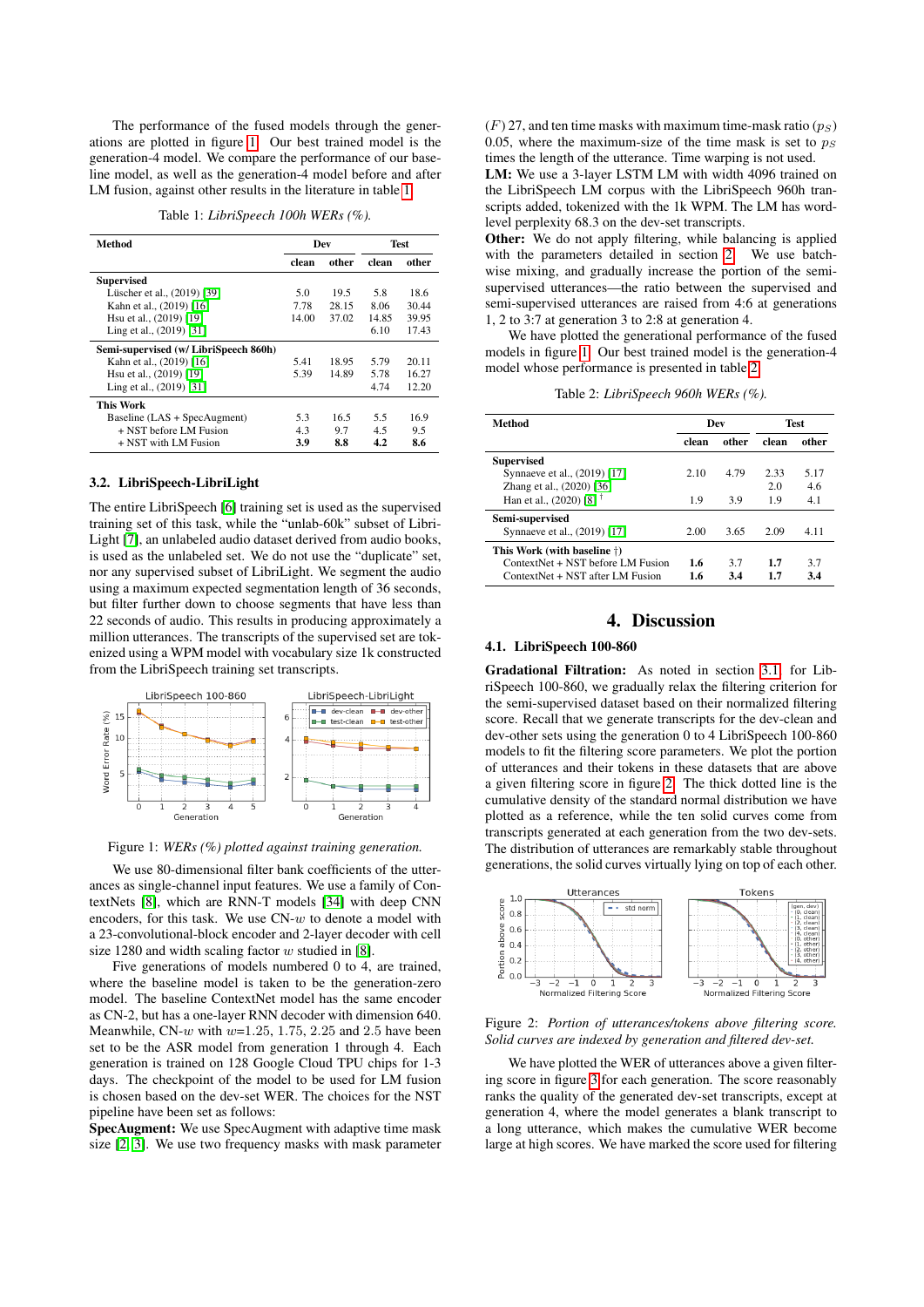at each generation. The filtered dev-set WERs are comparable throughout the generations, while the size of the filtered dataset grows. This is the intended effect of gradational filtration.

<span id="page-3-0"></span>

Figure 3: *WER above filtering score for LibriSpeech 100-860 for dev-clean and dev-other with generation 0-4 models.*

We find that slow evolution improves performance in the range we have explored. We have run an experiment where we evolve the model "faster," by training two generations in addition to the baseline, using filtering cutoffs 0 and  $-\infty$ . We plot the evolution of dev-set WERs against the semi-supervised dataset size in figure [4.](#page-3-1) Models in the 6-gen pipeline outperforms those in the 3-gen pipeline at comparable dataset sizes.

<span id="page-3-1"></span>

Figure 4: *WER (%) vs semi-supervised dataset size for models in 6 and 3 generation noisy student training pipelines.*

Augmentation: The increase of time mask size used for training at generations 2 and 4 is based on proxy task evaluation. In the proxy task, LAS-4-1024 models [\[2,](#page-4-1) [38\]](#page-4-37), which have about 1/3 of the parameters of LAS-6-1280, are trained for 100k steps with the combined training set at generations 2 and 4 with varying time mask size. The time mask size has been chosen based on the final WERs tabulated in table [3,](#page-3-2) where we prioritized performance on the clean set. The performances are measured without LM fusion. We find that a stronger augmentation is favored, as the dataset grows with gradational filtering.

<span id="page-3-2"></span>Table 3: *Proxy task WER (%) for LibriSpeech 100-860.*

|       | Time Mask Size $(T)$ | 40   | 60          | 80   | 100  | 120  |
|-------|----------------------|------|-------------|------|------|------|
| Gen 2 | dev-clean            |      | 5.7 5.6 5.5 |      | 9.2  |      |
|       | dev-other            | 15.0 | 14.5 14.7   |      | 17.8 |      |
| Gen 4 | dev-clean            |      | 4.8         | 5.0  | 4.7  | 4.7  |
|       | dev-other            |      | 11.7        | 11.7 | 114  | 11.7 |

Mixing and Balancing: We conduct control experiments with batch-wise mixing and balancing for LibriSpeech 100-860. We have experimented with four combinations of balancing and 1:1 batch-wise mixing for the LibriSpeech 100-860 task, the results of which we present in figure [5.](#page-3-3) Balancing cuts down the semisupervised dataset size at each generation to about a half, diminishing the performance of the trained network.

#### 4.2. LibriSpeech-LibriLight

We present control experiments for the LibriSpeech-LibriLight task. A slightly inferior baseline with model CN-1.25 with

<span id="page-3-3"></span>

Figure 5: *WERs plotted against the size of the semi-supervised dataset for combinations of balancing and batch-wise mixing.*

dev-clean/other WERs 1.8%/4.2% and test-clean/other WERs 1.9%/4.4% has been used for these experiments.

Balancing and Filtering: Combinations of filtering with score 0 (which filters ∼ 50% of the utterances) and balancing have been tested on the first generation of NST. The pre-fusion WERs are presented in table [4.](#page-3-4) In contrast with LibriSpeech 100-860, the reduction in the semi-supervised set size by balancing does not seem to outweigh the benefits of making the token distribution closer to that of the supervised set, due to the size of the LibriLight dataset. We have chosen to use balancing, but not to filter in our pipeline based on these experiments.

<span id="page-3-4"></span>Table 4: *WERs (%) for balancing and filtering configurations.*

| (Bal, Filt) | (N, N) | (N, Y) | (Y, N) | (Y, Y) |
|-------------|--------|--------|--------|--------|
| dev-clean   | 1.8    | 1.8    | 1.7    | 1.8    |
| dev-other   | 4.5    | 44     | 4.3    |        |

Gradational Self-Training: We find that gradational filtration and augmentation are not as effective for this task as it was for LibriSpeech 100-860. We compare the performance of a network trained with gradational filtration over 5 generations with filtering scores 1, 0.5, 0,  $-1$  and  $-\infty$  and one trained on the entire LibriLight dataset without filtering. We do not see the benefit of gradational filtration, as both models, after LM fusion have dev-clean/dev-other WERs 1.7%/3.7%, respectively. An explanation of this result is that the baseline model for these tasks is already extremely good, and the quality of filtered transcripts is not drastically better than the unfiltered transcripts. For example, the WER for the transcripts with score  $> 1$  on the dev-set is 1.5%, against 3.0% of the unfiltered transcripts at generation 0. This should be compared to the ∼ 10% difference in WER between the transcripts with score  $> 1$  against the unfiltered transcripts generated from the dev-other utterances at generation 0 for LibriSpeech 100-860 (gen-0 curve in figure [3\)](#page-3-0).

## 5. Conclusion

We have adapted and improved noisy student training for ASR. We have employed SpecAugment, language model fusion and sub-modular sampling into the noisy student training pipeline to adapt it for speech recognition. We have also introduced a normalized filtering score which we use for gradational self-training. The gradational methods prove to be beneficial for the low-supervised-performance task LibriSpeech 100-860, while it does not show much effect for the high-supervisedperformance task LibriSpeech-LibriLight. The various components introduced in this work were mixed and matched to improve the state-of-the-art performance of both tasks studied.

Acknowledgements: We thank William Chan, Zhehuai Chen, Mike Chrzanowski, Ekin Dogus Cubuk, Arun Narayanan, Sankaran Panchapagesan, Bhuvana Ramabhadran, June Shangguan and Barret Zoph for helpful discussions.